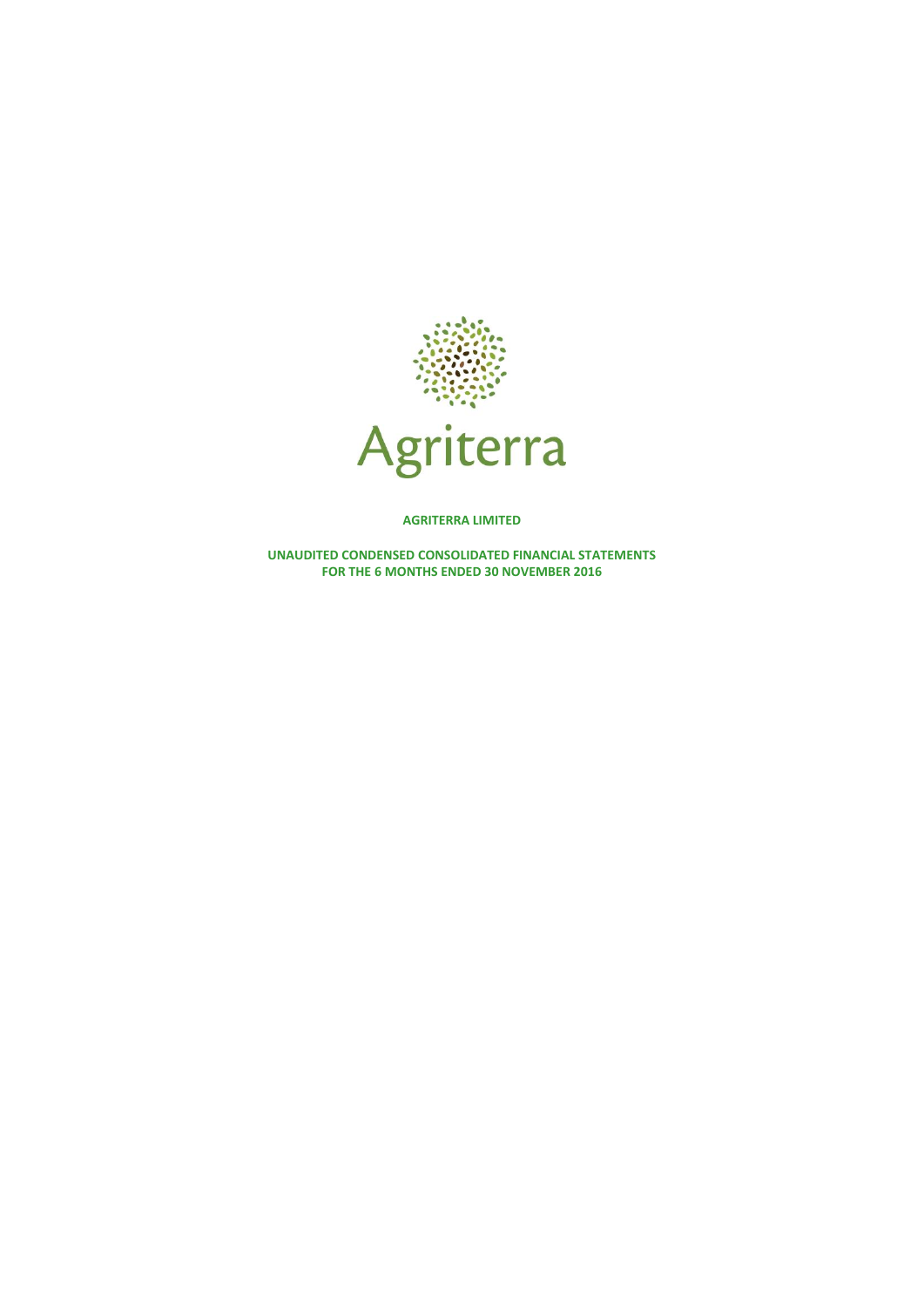### **CHAIR'S STATEMENT**

Following my report on the Group's progress and plans for the future, as outlined in my statement in the financial statements for the 2016 financial year ('FY-2016'), issued in November 2016, I am pleased to provide an update on our performance in the first half of the 2017 financial year ('FY-2017').

#### **Overview**

The African agriculture market remains an area of growth potential, with Mozambique having particularly strong prospects because of the eagerly anticipated establishment of a liquefied natural gas industry in the north of the country. As and when this industry gains sufficient development and production traction in Mozambique, it is expected to significantly change the economy of the entire country, which we believe will translate into consequential growth in our revenue potential.

In the shorter term however, it must be acknowledged that the first six months of FY-2017 ('H1-FY2017') have been very challenging in our primary grain and beef markets in Mozambique. In the immediate future there is also a potentially significant agricultural risk arising from an outbreak of fall armyworm (in combination with the African armyworm) in the Sub-Saharan Africa region, which poses a risk to various staple food crops, including maize. The outbreak is moving in a general North to South trajectory, and to date the most affected cou ntries have been Zimbabwe and Zambia; there have been no confirmed outbreaks in Mozambique. Regional Governments are implementing measures to control the infestation, and the UN Food and Agriculture Organisation is assisting in a region wide response to this risk. We are therefore optimistic that the effect of this outbreak will be mitigated to the maximum extent possible.

As we confront market, economic and security issues, we continue to focus on identifying further cost savings wherever possib le, improving the efficiency of our operations, implementing new products such as pelletized animal feed, and reducing the effect of the high interest rates by the early repayment of debt facilities in our Beef division through the disposal of non-core assets.

Taking account of the inherent operational, economic and political risks which our business has to address on an ongoing basis, we remain committed to developing our business so as to increase value for all stakeholders.

#### **Review**

As noted above, the period under review has seen us face significant challenges, which is a reflection of the recent macro -economic conditions in Mozambique. The local economic environment altered substantially during the 2016 calendar year, most notably due to the combination of a decline in commodity prices, a prolonged and severe drought and the significant weakening of the Mozambique Metical against the United States \$ (50% devaluation in the 12 months ended 31 December 2016) and the South African Rand (73% devaluation in the 12 months ended 31 December 2016). As a result of these economic changes, Mozambique has experienced high inflation rates (reaching 25.3% for the 12 months ended 31 December 2016), accompanied by a rapid increase in interest rates (prime lending rates are now at 28.0% compared to 16.0% at 31 May 2015 and 19.5% at 31 May 2016). In addition to these economic complexities, Mozambique experienced military tension during the period, particularly in the centre of the country.

Subsequent to the period end, the economic and political environment has improved as a result of a cease-fire agreement having been reached (provisionally in place until the end of March 2017), combined with relative stability in the Metical (the exchange rate for the 2017 calendar year to date has remained stable at approximately 70 Metical per US\$). In addition, two years of drought have now come to an end, with a return to normal or higher than normal rainfall in Central to Northern Mozambique, and Sub-Saharan Africa in general. While there is some risk of excessive rainfall waterlogging early plantings, on balance the climatic conditions bode well for a more stable agricultural business environment in Mozambique and the wider region.

In this context, our Grain division has shown an encouraging improvement in Metical EBITDA, demonstrating the effect of the efficiency and cost reduction programmes that we implemented during FY-2016. This continued positive performance is reflected in an EBITDA of \$495,000 (H1-FY2016: \$676,000) on sales (before elimination of sales to our Beef division) of \$5,757,000 (H1-FY2016: \$6,365,000), representing c. 12,600 tonnes of maize flour (H1-FY2016: c. 14,800) and c 16,500 tonnes of all maize products (H1-FY2016: c. 21,300). The fall in the US\$ value of sales and EBITDA reflects the devaluation in the Metical, which depreciated by over 78% from an average rate of 41 Metical / US\$ in H1-FY2016 to 73 Metical / US\$ in H1-FY2017. In Metical terms, sales increased by 60% from Metical 262,833,000 in H1-FY2016 to Metical 421,415,000 in H1-FY2017 and EBITDA increased by 38% from Metical 28,549,000 to Metical 37,807,000 over the same period.

In common with many agricultural products, the working capital requirements in the Grain division are significant, principally due to the natural cycle of maize purchases peaking between April and August, while peak maize flour sales are between December and March. During H1-FY2017 we purchased c 24,700 tonnes of maize (H1-FY2016: c 25,500 tonnes), with a further 2,300 tonnes purchased subsequent to the period end (H1-FY2016: c 1,900 tonnes) substantially completing our maize purchasing requirements for the season. The Grain division's working capital is financed by bank facilities provided by Standard Bank which, with a current interest rate of 26.25%, conti nues to erode the overall profitability of the division. After an interest charge of \$409,000 in H1-FY2017 (H1-FY2016: \$303,000), profit before tax for the Grain division was \$85,000 compared to \$302,000 in H1-FY2016. Despite this high interest rate, the fact that the Grain division continues to deliver a net profit is testament to the underlying sustainability of the division following the cost reduction programme implemented . As the economic situation improves in Mozambique and interest rates return to more normal levels, we hope to see improvements in the overall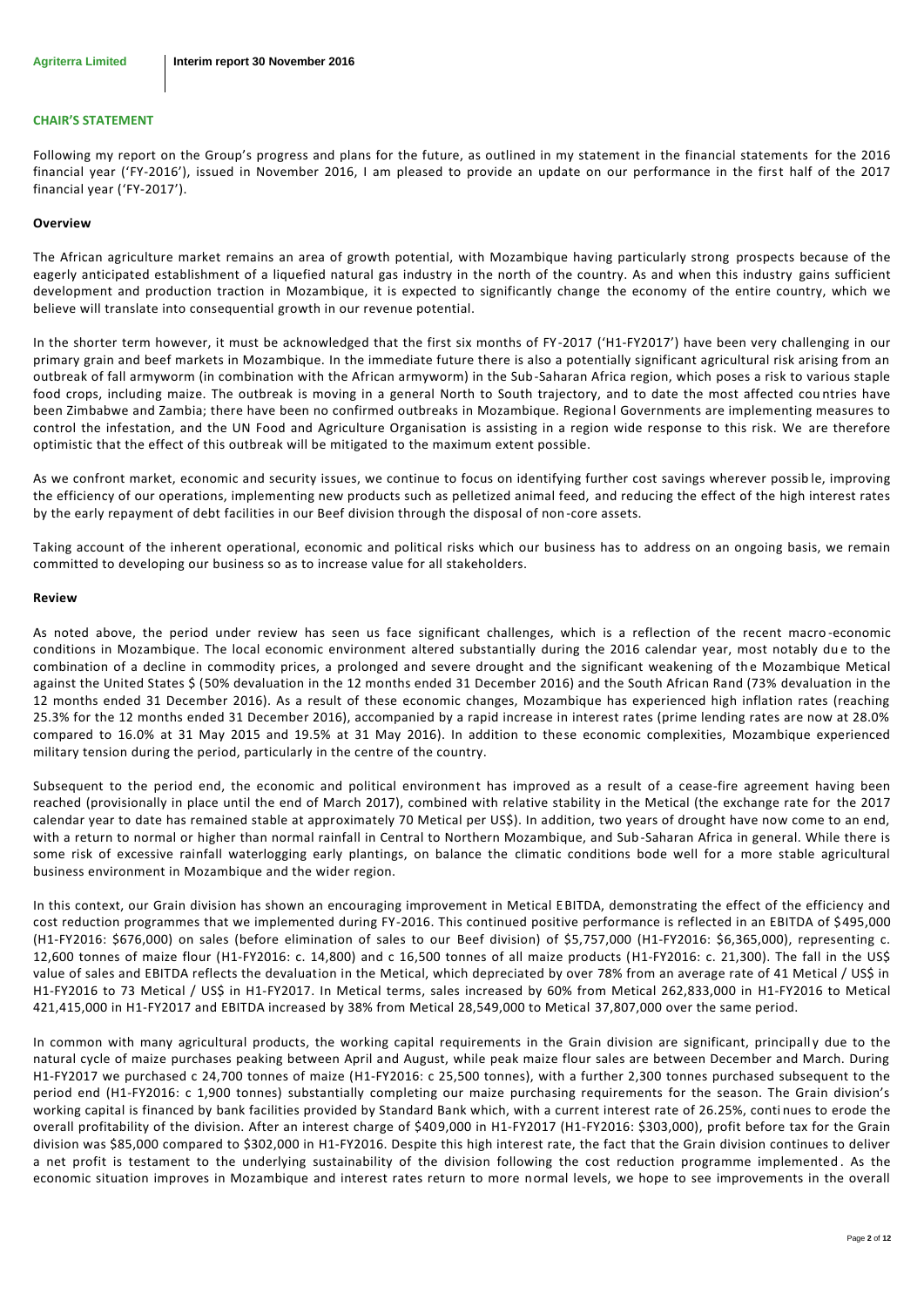net profit generated by this division. Further improvements to the profitability of this division may follow when we commence commercial sales of animal feed products produced by our animal feed pelletizer (using maize bran, a by-product of the maize milling process). We are currently developing appropriate feed products and undertaking market research and hope to start commercial supplies of anima l feed later this year.

The reduced price competitiveness of imported products arising from the devaluation of the Metical provides certain opportunities for us to grow our markets. This is particularly the case within our Beef division where we now supply into the Maputo market (the lar gest and most affluent market in Mozambique), which was previously dominated by South African imports. Accessing this market has helped to increa se our volumes of meat sold and Metical revenues, which have both grown by 38% compared to H1-FY2016. Despite this strong underlying performance, this translates to a fall in dollar denominated revenues to \$2,636,000 from \$3,345,000 in H1-FY2016, due to the depreciation in the Metical.

In line with our overall Group strategy, we have continued to implement significant cost savings in the Beef division. Despit e the positive effect of cost savings, the Beef division returned a loss before tax during H1-FY2017 of \$923,000 (H1-FY2016: loss of \$1,490,000) and an EBITDA loss of \$584,000 (H1-FY2016: \$808,000). In part this loss reflects the ongoing farming costs incurred during the de-stocking process of the cattle farms – as previously announced, and in in light of the military tension in country and the need to protect the value of the herd and security of our employees, the Board took the decision in H1-FY2017 to de-stock the cattle farms and place them in "care and maintenance". This programme is well under way, and the Inhazonia and Mavonde ranches are now de-stocked, with c 1,500 animals remaining on our Dombe ranch. Due to the de-stocking of the cattle farms, we expect to realise our cattle assets within less than 12 months, and accordingly all cattle are presented as current assets in the statement of financial position as at 30 November 2016.

Although placing the farms into "care and maintenance" is a significant shift in our strategy for the Beef division, it will reduce the cash requirements of continuing the ongoing development of these assets and provides cash inflow through the increased slaughter and sale of our own herd. This cash inflow, along with the income from the disposal of surplus, non-revenue generating assets is being applied to reducing the Beef division's existing bank finance (taken during the Group's expansion period, prior to the development of the current economic and political situation in country).

With regards to our cocoa operations in Sierra Leone and as previously reported, the Board decided during H1-FY2017 that it was in the best interests of the Group to dispose of the Cocoa division to bolster the Group's cash reserves, and a sale of the division to the existing management team was agreed via a Management Buy-Out ('MBO'). Unfortunately, the MBO team was unable to secure the finance required to complete the MBO and accordingly the transaction has not completed subsequent to the period end. The Group is now working towards achieving maximum shareholder value from the Cocoa division and will consider all avenues to achieve this, including (without limitation) disposal and further development. The results of the Cocoa division continue to be presented within discontinued operations in the consolidated income statement and no profit or loss has been recorded on the MBO.

## **Conclusion**

As we move forwards towards achieving our objectives for the Group during these testing times I wish to thank our entire team for their continued commitment and thank our shareholders for their ongoing support and engagement.

**CSO Havers Chair 17 February 2017**

## **FOR FURTHER INFORMATION PLEASE VISIT WWW.AGRITERRA-LTD.COM OR CONTACT:**

Andrew Groves **Agriterra Ltd** Agriterra Ltd Tel: +44 (0) 20 7408 9200 Daniel Cassiano-Silva **Agriterra Ltd** Agriterra Ltd Tel: +44 (0) 20 7408 9200 David Foreman **Cantor Fitzgerald Europe** Tel: +44 (0) 20 7894 7000 Michael Reynolds **Cantor Fitzgerald Europe** Tel: +44 (0) 20 7894 7000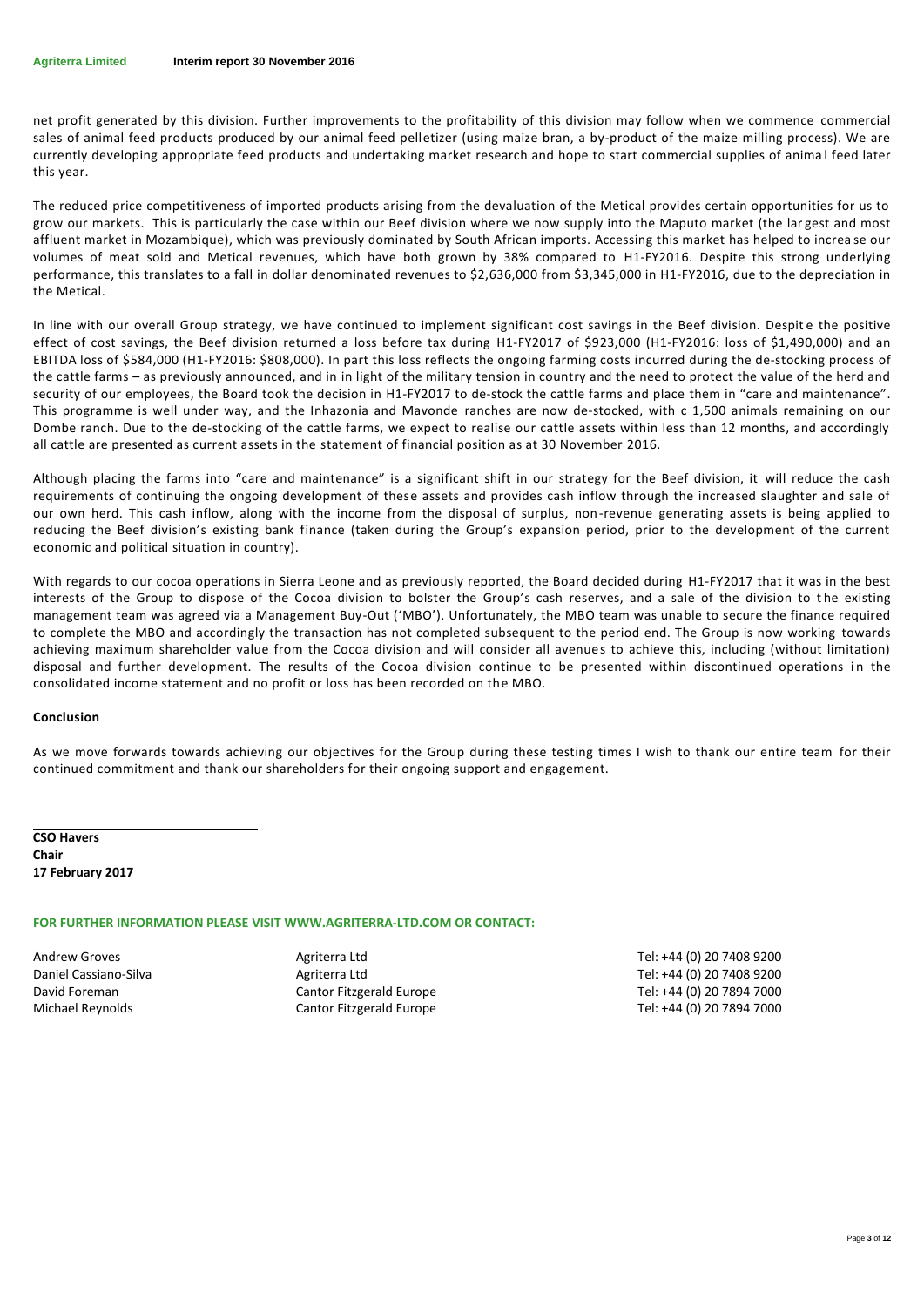# **CONSOLIDATED INCOME STATEMENT**

|                                                                                                                                                                                                              |             | 6 months<br>ended 30<br>November | 6 months<br>ended 30<br>November            | 12 months<br>ended 31<br>May |
|--------------------------------------------------------------------------------------------------------------------------------------------------------------------------------------------------------------|-------------|----------------------------------|---------------------------------------------|------------------------------|
|                                                                                                                                                                                                              |             | 2016                             | 2015                                        | 2016                         |
|                                                                                                                                                                                                              |             | <b>Unaudited</b>                 | Unaudited<br>(re-presented<br>$-$ note 6.2) | Audited                      |
|                                                                                                                                                                                                              | <b>Note</b> | \$000                            | \$000                                       | \$000                        |
| <b>CONTINUING OPERATIONS</b>                                                                                                                                                                                 |             |                                  |                                             |                              |
| Revenue                                                                                                                                                                                                      |             | 8,106                            | 9,377                                       | 18,511                       |
| Cost of sales                                                                                                                                                                                                |             | (7, 290)                         | (7,908)                                     | (16, 779)                    |
| Gross profit                                                                                                                                                                                                 |             | 816                              | 1,469                                       | 1,732                        |
| Increase in value of biological assets                                                                                                                                                                       |             | 417                              | 624                                         | 1,637                        |
| Operating expenses                                                                                                                                                                                           |             | (2, 315)                         | (3, 743)                                    | (6,863)                      |
| Impairment of current and non-current assets                                                                                                                                                                 |             |                                  |                                             | (3,069)                      |
| Other income                                                                                                                                                                                                 |             | 26                               | 83                                          | 57                           |
| Profit / (loss) on disposal of property, plant and equipment and<br>adjustments to the carrying value of assets classified as held for sale                                                                  |             | 288                              | 17                                          | (110)                        |
| <b>Operating loss</b>                                                                                                                                                                                        |             | (768)                            | (1, 550)                                    | (6,616)                      |
| Investment revenues                                                                                                                                                                                          |             | 7                                | 6                                           | 11                           |
| Other gains and losses                                                                                                                                                                                       | 4           | (16)                             | (311)                                       | (360)                        |
| Finance costs                                                                                                                                                                                                | 5           | (548)                            | (366)                                       | (678)                        |
| <b>Loss before taxation</b>                                                                                                                                                                                  |             | (1, 325)                         | (2, 221)                                    | (7, 643)                     |
| Taxation                                                                                                                                                                                                     |             | (22)                             | (23)                                        | (34)                         |
| Loss for the period from continuing operations                                                                                                                                                               | 3           | (1, 347)                         | (2, 244)                                    | (7,677)                      |
| <b>DISCONTINUED OPERATIONS</b>                                                                                                                                                                               |             |                                  |                                             |                              |
| Loss for the period from discontinued operations                                                                                                                                                             | 6           | (20)                             | (558)                                       | (778)                        |
| Loss the period attributable to owners of the Company                                                                                                                                                        |             | (1, 367)                         | (2,802)                                     | (8, 455)                     |
| <b>LOSS PER SHARE</b>                                                                                                                                                                                        |             |                                  |                                             |                              |
| Basic and diluted loss per share from continuing operations                                                                                                                                                  |             | (0.13)                           | (0.21)                                      | (0.72)                       |
| Basic and diluted loss per share from continuing and discontinued<br>operations                                                                                                                              |             |                                  |                                             |                              |
|                                                                                                                                                                                                              |             | (0.00)                           | (0.26)                                      | (0.80)                       |
|                                                                                                                                                                                                              |             | No.                              | No.                                         | No.                          |
| Weighted average number of shares outstanding for the purposes of<br>calculating basic and diluted loss per share from continuing operations,<br>and basic and diluted loss from continuing and discontinued |             |                                  |                                             |                              |
| operations                                                                                                                                                                                                   |             | 1,061,818,478                    | 1,061,818,478                               | 1,061,818,478                |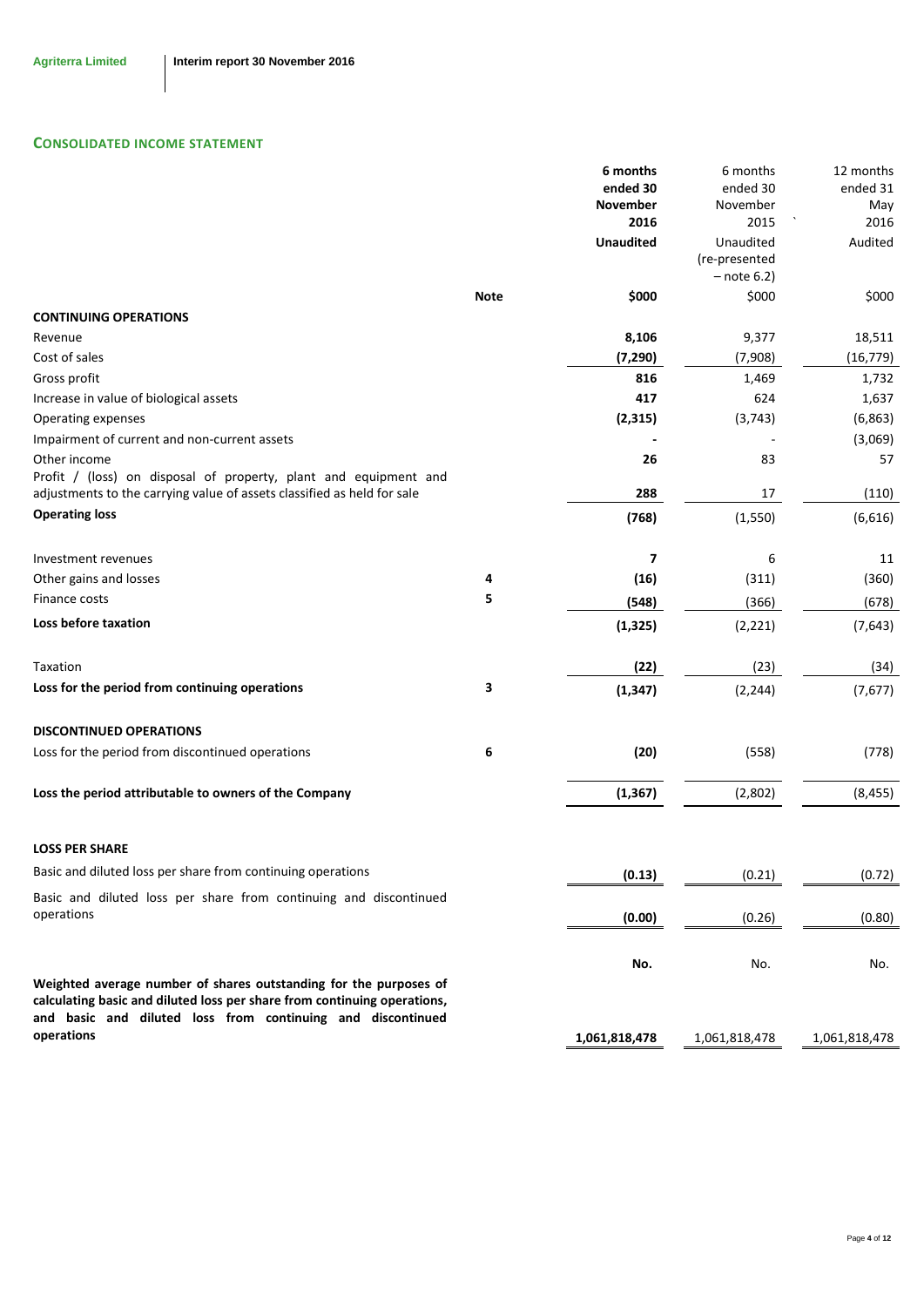# **CONSOLIDATED STATEMENT OF COMPREHENSIVE INCOME**

|                                                                     | 6 months         | 6 months  | 12 months |
|---------------------------------------------------------------------|------------------|-----------|-----------|
|                                                                     | ended 30         | ended 30  | ended 31  |
|                                                                     | <b>November</b>  | November  | May       |
|                                                                     | 2016             | 2015      | 2016      |
|                                                                     | <b>Unaudited</b> | Unaudited | Audited   |
|                                                                     | \$000            | \$000     | \$000     |
| Loss for the period                                                 | (1, 367)         | (2,802)   | (8, 455)  |
| Items that may be reclassified subsequently to profit or loss:      |                  |           |           |
| Foreign exchange translation differences                            | (1,778)          | (5,967)   | (8, 139)  |
| Other comprehensive income for the period                           | (1,778)          | (5,967)   | (8, 139)  |
| Total comprehensive income for the period attributable to owners of |                  |           |           |
| the Company                                                         | (3, 145)         | (8, 769)  | (16, 594) |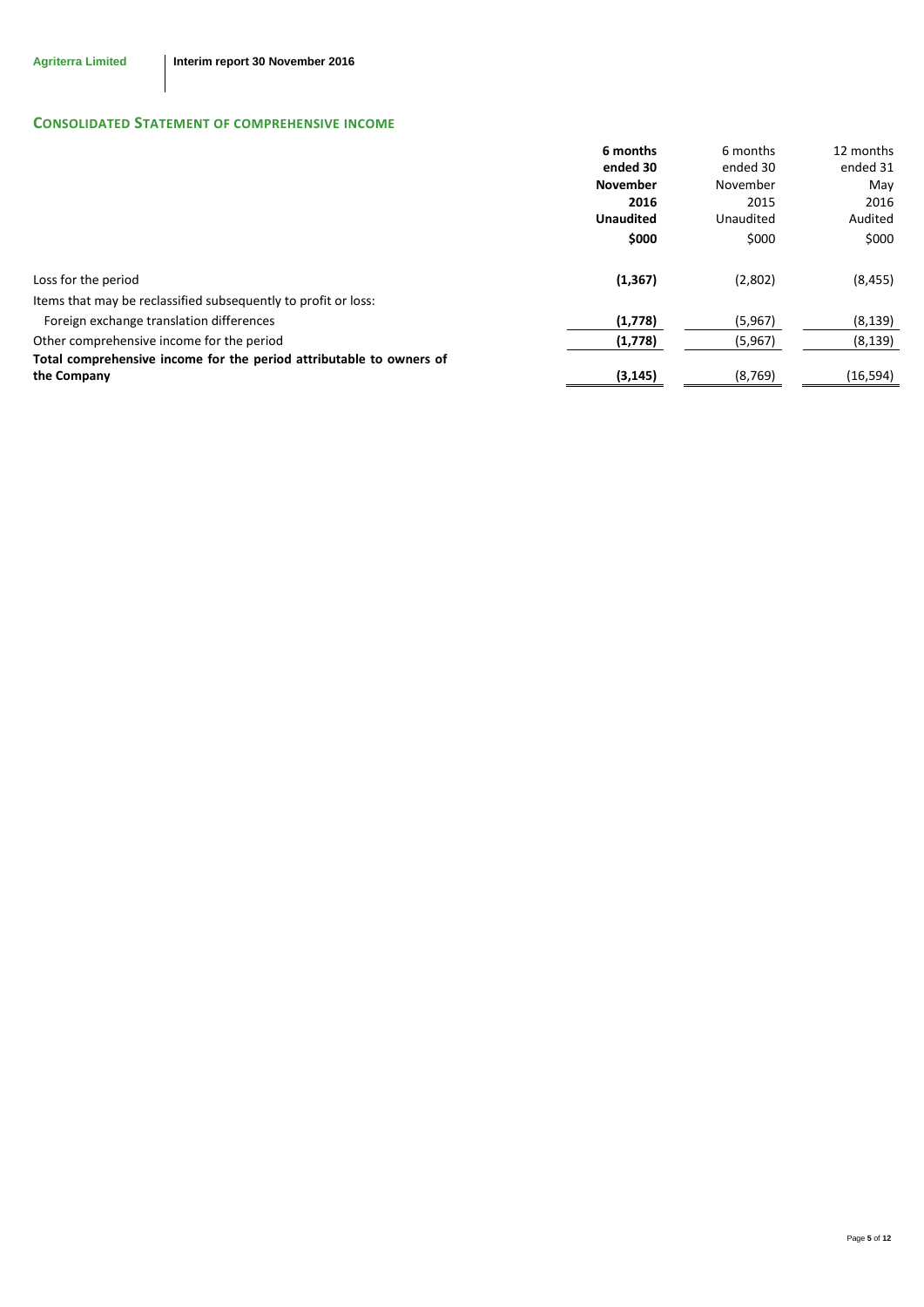## **CONSOLIDATED STATEMENT OF FINANCIAL POSITION**

|                                                                         |                         | <b>30 November</b> | 30 November | 31 May     |
|-------------------------------------------------------------------------|-------------------------|--------------------|-------------|------------|
|                                                                         |                         | 2016               | 2015        | 2016       |
|                                                                         |                         | <b>Unaudited</b>   | Unaudited   | Audited    |
|                                                                         | <b>Note</b>             | \$000              | \$000       | \$000      |
| <b>Non-current assets</b>                                               |                         |                    |             |            |
| Property, plant and equipment                                           |                         | 6,009              | 13,854      | 7,505      |
| Interests in associates                                                 |                         | 4                  | 4           | 4          |
| Investments in quoted companies                                         |                         |                    | 65          | 16         |
| <b>Biological assets</b>                                                |                         |                    | 1,724       | 888        |
|                                                                         |                         | 6,013              | 15,647      | 8,413      |
| <b>Current assets</b>                                                   |                         |                    |             |            |
| <b>Biological assets</b>                                                |                         | 1,066              | 1,106       | 1,106      |
| Inventories                                                             |                         | 3,381              | 3,836       | 1,357      |
| Trade and other receivables                                             |                         | 1,319              | 1,392       | 1,290      |
| Assets classified as held for sale                                      |                         | 477                |             | 860        |
| Cash and cash equivalents                                               |                         | 3,371              | 5,387       | 4,055      |
|                                                                         |                         | 9,614              | 11,721      | 8,668      |
| <b>Total assets</b>                                                     |                         | 15,627             | 27,368      | 17,081     |
| <b>Current liabilities</b>                                              |                         |                    |             |            |
| Borrowings                                                              | 7                       | 3,754              | 4,228       | 1,812      |
| Trade and other payables                                                |                         | 774                | 1,018       | 708        |
| Liabilities directly associated with assets classified as held for sale |                         | 127                |             | 142        |
|                                                                         |                         | 4,655              | 5,246       | 2,662      |
| <b>Net current assets</b>                                               |                         | 4,959              | 6,475       | 6,006      |
|                                                                         |                         |                    |             |            |
| <b>Non-current liabilities</b><br>Borrowings                            | $\overline{\mathbf{z}}$ | 798                | 1,091       | 1,105      |
| <b>Total liabilities</b>                                                |                         | 5,453              | 6,337       | 3,767      |
|                                                                         |                         |                    |             |            |
| <b>Net assets</b>                                                       |                         | 10,174             | 21,031      | 13,314     |
| Share capital                                                           | 8                       | 1,960              | 1,960       | 1,960      |
| Share premium                                                           |                         | 148,622            | 148,622     | 148,622    |
| Share based payments reserve                                            |                         | 1,985              | 1,872       | 1,980      |
| <b>Translation reserve</b>                                              |                         | (18, 160)          | (14, 210)   | (16, 382)  |
| <b>Accumulated losses</b>                                               |                         | (124, 233)         | (117, 213)  | (122, 866) |
| Equity attributable to equity holders of the parent                     |                         | 10,174             | 21,031      | 13,314     |

The unaudited condensed consolidated financial statements of Agriterra Limited for the 6 months ended 30 November 2016 were approved by the Board of Directors and authorised for issue on 17 February 2017. Signed on behalf of the Board of Directors:

**CSO Havers Chair**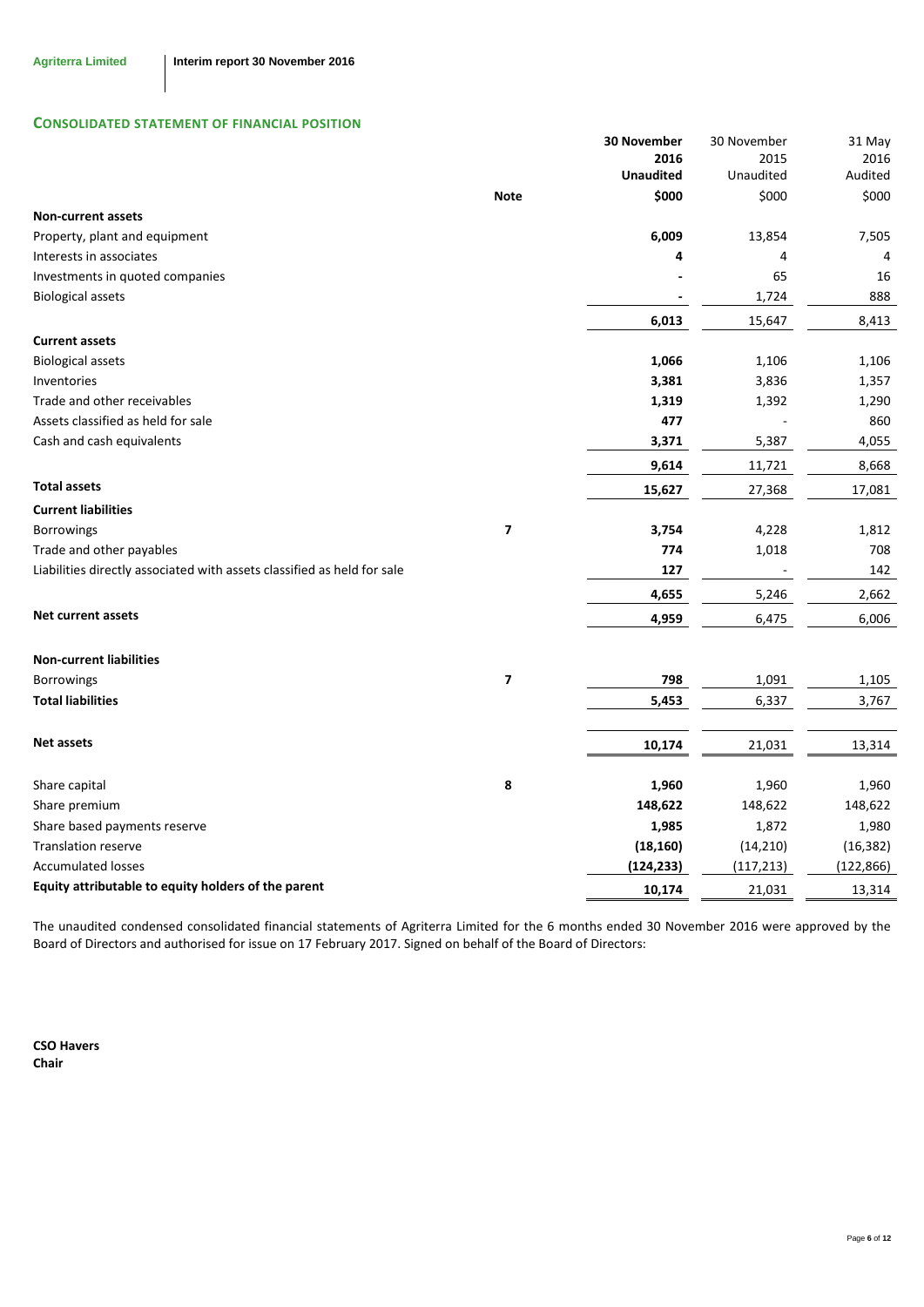# **CONSOLIDATED CASH FLOW STATEMENT**

|                                                                                         | 6 months         | 6 months          | 12 months   |
|-----------------------------------------------------------------------------------------|------------------|-------------------|-------------|
|                                                                                         | ended 30         | ended 30          | ended       |
|                                                                                         | <b>November</b>  | November          | 31 May      |
|                                                                                         | 2016             | 2015              | 2016        |
|                                                                                         | <b>Unaudited</b> | Unaudited         | Audited     |
|                                                                                         |                  | $(re-presented -$ |             |
|                                                                                         |                  | note $6.2$ )      |             |
|                                                                                         | \$000            | \$000             | \$000       |
| Loss before tax for the period from continuing operations<br>Adjustments for:           | (1, 325)         | (2, 221)          | (7,643)     |
| Depreciation                                                                            | 265              | 642               | 1,160       |
| Profit on disposal of property, plant and equipment                                     | (288)            | (17)              | (15)        |
| Adjustments to the carrying value of assets classified as held for sale                 |                  |                   | 125         |
| Share based payment expense / (credit)                                                  | 5                | (42)              | 66          |
| Foreign exchange loss / (gain)                                                          | 54               | (8)               | (37)        |
| Increase in value of biological assets                                                  | (417)            | (624)             | (1,637)     |
| Finance costs                                                                           | 548              | 366               | 678         |
| Investment revenues<br>Decrease in fair value of quoted investments                     | (7)<br>16        | (6)<br>311        | (11)<br>360 |
| Impairment of current and non-current assets                                            |                  |                   | 3,069       |
| Operating cash flows before movements in working capital                                | (1, 149)         | (1,599)           | (3,885)     |
| (Increase) / decrease in inventories                                                    | (2,526)          | (2, 187)          | 122         |
| Increase in trade and other receivables                                                 | (175)            | (259)             | (291)       |
| Increase / (decrease) in trade and other payables                                       | 143              | (164)             | (325)       |
| Net decrease in biological assets held for slaughter purposes                           | 982              | 55                | 1,592       |
| Net cash used in operating activities by continuing operations                          | (2, 725)         | (4, 154)          | (2,787)     |
| Corporation tax paid                                                                    | (22)             | (23)              | (34)        |
| Finance costs                                                                           | (548)            | (366)             | (678)       |
| Interest received                                                                       | 7                | 6                 | 11          |
| Net cash used in operating activities by continuing operations                          | (3, 288)         | (4, 537)          | (3, 488)    |
| Net cash used in operating activities by discontinued operations                        |                  | (154)             | (133)       |
| Net cash used by operating activities                                                   | (3, 288)         | (4,691)           | (3,621)     |
| Cash flows from investing activities                                                    |                  |                   |             |
| Proceeds from disposal of property, plant and equipment, net of expenses incurred       | 538              | 164               | 105         |
| Acquisition of property, plant and equipment                                            | (182)            | (312)             | (465)       |
| Net cash from / (used in) investing activities by continuing operations                 | 356              | (148)             | (360)       |
| Net cash from investing activities in discontinued operations                           |                  | 84                | 106         |
| Net cash from / (used in) investing activities                                          | 356              | (64)              | (254)       |
| Cash flow from financing activities                                                     |                  |                   |             |
| Net draw down of overdraft                                                              | 2,513            | 2,463             | 53          |
| Net (repayment) / drawdown of loans                                                     | (1)              | 1,335             | 1,721       |
| Net cash from financing activities from continuing operations                           | 2,512            | 3,798             | 1,774       |
| Net cash from financing activities from discontinued operations                         |                  | 145               |             |
| Net cash from financing activities                                                      | 2,512            | 3,943             | 1,774       |
| Net decrease in cash and cash equivalents                                               | (420)            | (812)             | (2, 101)    |
| Effect of exchange rates on cash and cash equivalents including discontinued operations | (264)            | (222)             | (265)       |
| Cash and cash equivalents at beginning of period                                        | 4,055            | 6,421             | 6,421       |
| Cash and cash equivalents at end of period                                              | 3,371            | 5,387             | 4,055       |
|                                                                                         |                  |                   |             |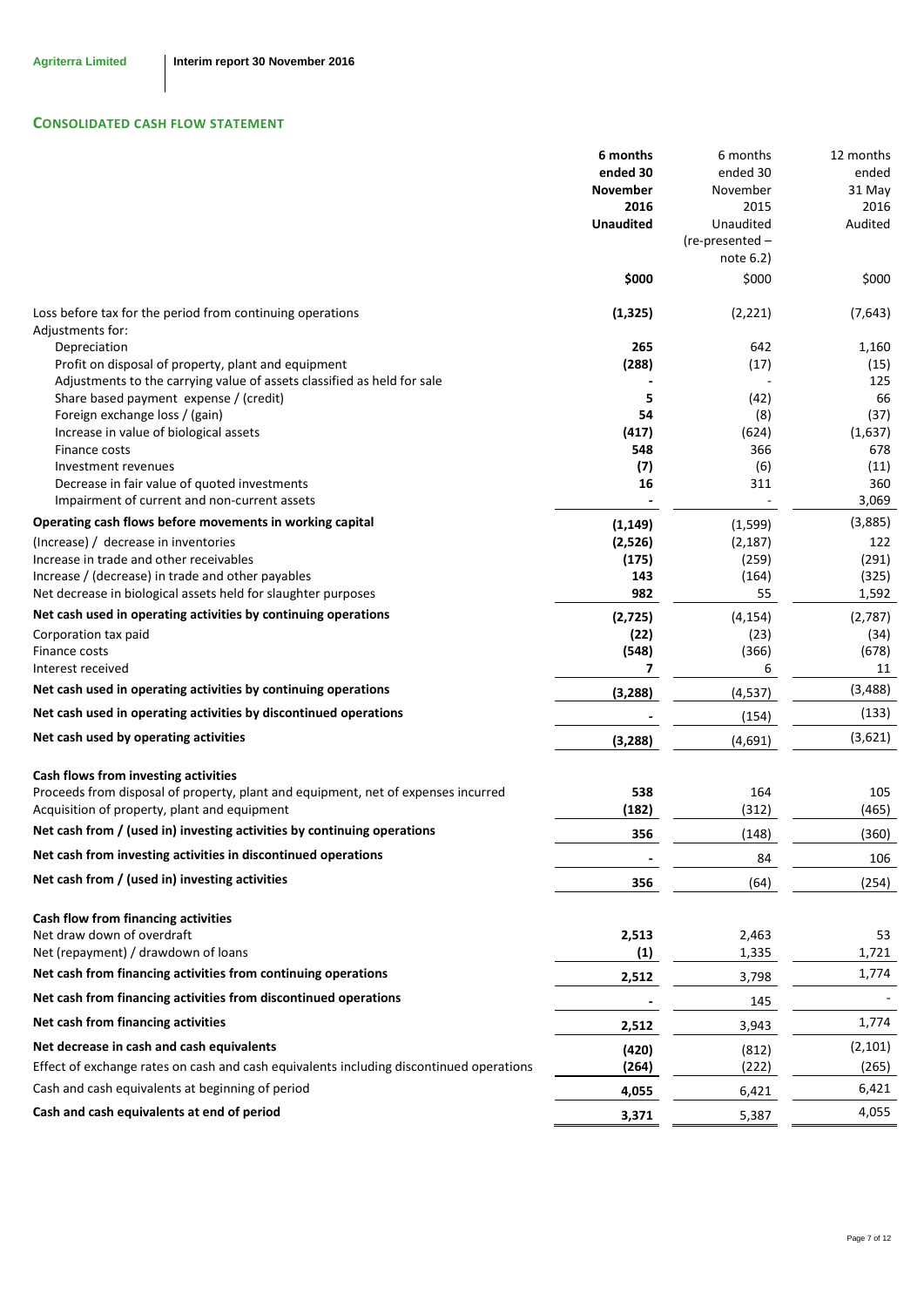#### **1. GENERAL INFORMATION**

Agriterra Limited ('Agriterra' or the 'Company') and its subsidiaries (together the 'Group') is focussed on the agricultural sector in Africa. Agriterra is a non-cellular company limited by shares incorporated and domiciled in Guernsey, Channel Islands. The address of its registered office is Richmond House, St Julians Avenue, St Peter Port, Guernsey GY1 1GZ.

The Company's Ordinary Shares are quoted on the AIM Market of the London Stock Exchange ('AIM').

The unaudited condensed consolidated financial statements have been prepared in US Dollars ('US\$' or '\$') as this is the currency of the primary economic environment in which the Group operates.

#### **2. BASIS OF PREPARATION**

The condensed consolidated financial statements of the Group for the 6 months ended 30 November 2016 (the 'H1-FY2017 financial statements'), which are unaudited and have not been reviewed by the Company's auditor, have been prepared in accordance with the International Financial Reporting Standards ('IFRS'), as adopted by the European Union, accounting policies adopted by the Group and set out in the annual report for the year ended 31 May 2016 (available at www.agriterra-ltd.com). The Group does not anticipate any significant change in these accounting policies for the year ended 31 May 2017. References to 'IFRS' hereafter should be construed as references to IFRSs as adopted by the EU.

This interim report has been prepared to comply with the requirements of the AIM Rules of the London Stock Exchange (the 'AIM Rules'). In preparing this report, the Group has adopted the guidance in the AIM Rules for interim accounts which do not require that the interim condensed consolidated financial statements are prepared in accordance with IAS 34, *'Interim financial reporting'*. While the financial figures included in this report have been computed in accordance with IFRSs applicable to interim periods, this report does not contain sufficient information to constitute an interim financial report as that term is defined in IFRSs.

The financial information contained in this report also does not constitute statutory accounts under the Companies (Guernsey) Law 2008, as amended. The financial information for the year ended 31 May 2016 is based on the statutory accounts for the period then ended. The auditors reported on those accounts. Their report was unqualified and did not include any statements of emphasis of matter.

The H1-FY2017 financial statements have been prepared in accordance with the IFRS principles applicable to a going concern, which contemplate the realisation of assets and liquidation of liabilities during the normal course of operations. Having carried out a going concern review in preparing the H1-FY2017 financial statements, the Directors have concluded that there is a reasonable basis to adopt the going concern principle.

#### <span id="page-7-0"></span>**3. SEGMENT INFORMATION**

The Executive Committee of the Group consider that the Group's operating activities comprise the segments of Grain, Beef and Cocoa, all undertaken in Africa. In addition, the Group has certain other unallocated expenditure, assets and liabilities, either located in Africa or held as support for the Africa operations.

The following is an analysis of the Group's revenue and results by operating segment:

| 6 months ended 30 November 2016 - Unaudited                     | Grain | <b>Beef</b> | Cocoa | Unallo-<br>cated | Discon-<br>tinued $(3)$ | Elimina-<br>tions | Total    |
|-----------------------------------------------------------------|-------|-------------|-------|------------------|-------------------------|-------------------|----------|
|                                                                 | \$000 | \$000       | \$000 | \$000            | \$000                   | \$000             | \$000    |
| Revenue                                                         |       |             |       |                  |                         |                   |          |
| External sales <sup>(2)</sup>                                   | 5,470 | 2,636       | 21    |                  | (21)                    |                   | 8,106    |
| Inter-segment sales $(1)$                                       | 287   |             |       |                  |                         | (287)             |          |
|                                                                 | 5,757 | 2,636       | 21    |                  | (21)                    | (287)             | 8,106    |
| Segment results                                                 |       |             |       |                  |                         |                   |          |
| - Operating profit / (loss)                                     | 494   | (784)       | (20)  | (478)            | 20                      |                   | (768)    |
| - Interest (expense) / income                                   | (409) | (139)       |       |                  |                         |                   | (541)    |
| - Other gains and losses                                        |       |             |       | (16)             |                         |                   | (16)     |
| Profit / (loss) before tax                                      | 85    | (923)       | (20)  | (487)            | 20                      |                   | (1, 325) |
| Income tax                                                      | (6)   | (1)         |       | (15)             |                         |                   | (22)     |
| for the period from continuing<br>Profit / (loss)<br>operations | 79    | (924)       | (20)  | (502)            | 20                      |                   | (1, 347) |
|                                                                 |       |             |       |                  |                         |                   |          |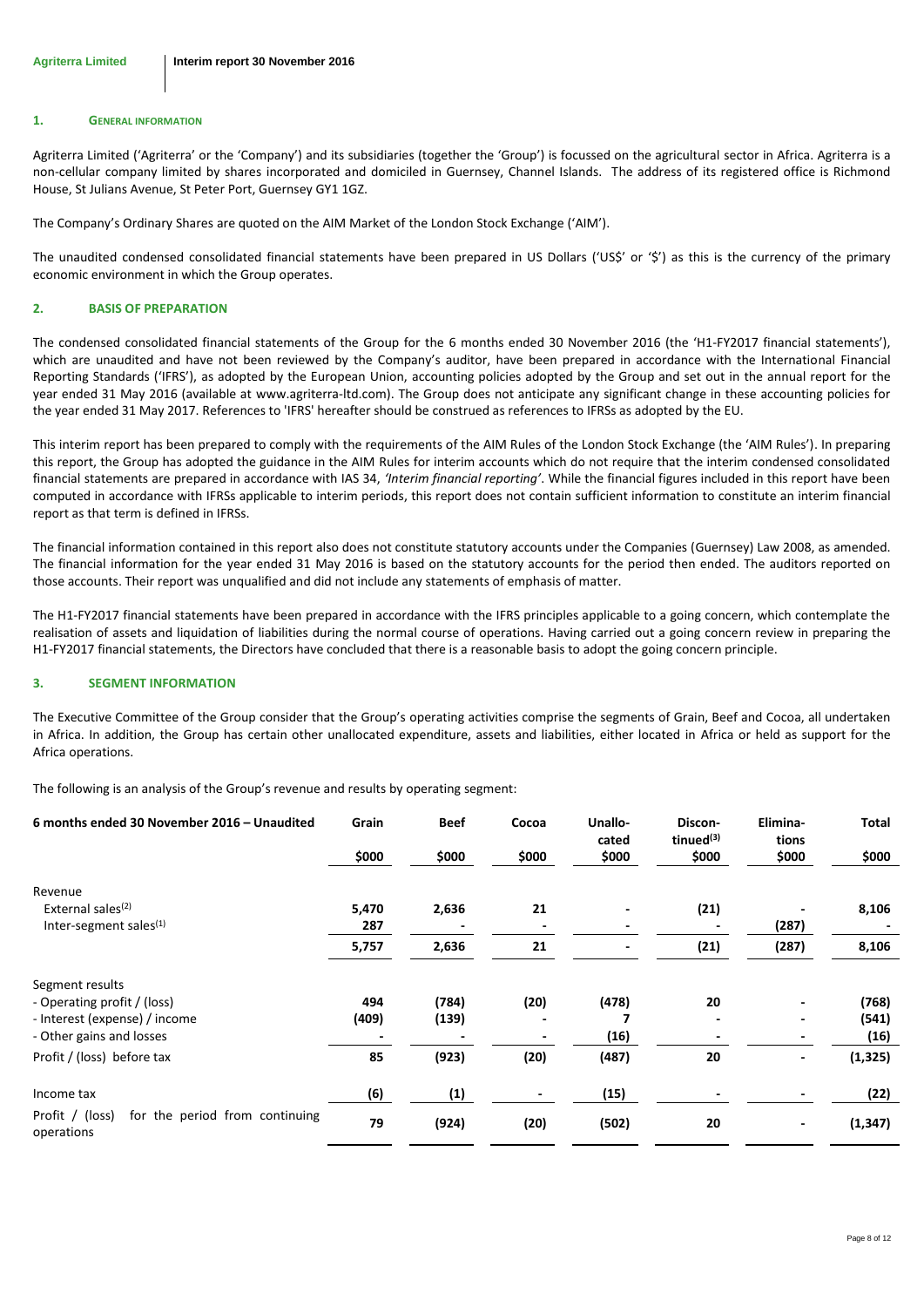| 6 months ended 30 November 2015 - Unaudited                  | Grain  | <b>Beef</b> | Cocoa | Unallo-<br>cated | Discon-<br>tinued <sup>(3)</sup> | Elimina-<br>tions | Total    |
|--------------------------------------------------------------|--------|-------------|-------|------------------|----------------------------------|-------------------|----------|
| (re-presented - note 6.2)                                    | \$000  | \$000       | \$000 | \$000            | \$000                            | \$000             | \$000    |
| Revenue                                                      |        |             |       |                  |                                  |                   |          |
| External sales <sup>(2)</sup>                                | 6,032  | 3,345       | 171   |                  | (171)                            |                   | 9,377    |
| Inter-segment sales <sup>(1)</sup>                           | 333    |             |       |                  |                                  | (333)             |          |
|                                                              | 6,365  | 3,345       | 171   |                  | (171)                            | (333)             | 9,377    |
| Segment results                                              |        |             |       |                  |                                  |                   |          |
| - Operating profit / (loss)                                  | 605    | (1, 427)    | (558) | (728)            | 558                              |                   | (1,550)  |
| - Interest (expense) / income                                | (303)  | (63)        |       | 6                |                                  |                   | (360)    |
| - Other gains and losses                                     |        |             |       | (311)            |                                  |                   | (311)    |
| Profit / (loss) before tax                                   | 302    | (1,490)     | (558) | (1,033)          | 558                              |                   | (2, 221) |
| Income tax                                                   | (4)    | (19)        |       |                  |                                  |                   | (23)     |
| Profit / (loss) for the period from continuing<br>operations | 298    | (1,509)     | (558) | (1,033)          | 558                              |                   | (2, 244) |
| 12 months ended 31 May 2016 - Audited                        | Grain  | Beef        | Cocoa | Unallo-          | Discon-                          | Elimina-          | Total    |
|                                                              |        |             |       | cated            | tinued <sup>(3)</sup>            | tions             |          |
|                                                              | \$000  | \$000       | \$000 | \$000            | \$000                            | \$000             | \$000    |
| Revenue                                                      |        |             |       |                  |                                  |                   |          |
| External sales <sup>(2)</sup>                                | 12,246 | 6,265       | 389   |                  | (389)                            |                   | 18,511   |
| Inter-segment sales <sup>(1)</sup>                           | 660    |             |       |                  |                                  | (660)             |          |
|                                                              | 12,906 | 6,265       | 389   |                  | (389)                            | (660)             | 18,511   |
| Segment results                                              |        |             |       |                  |                                  |                   |          |
| - Operating profit / (loss)                                  | 811    | (5,981)     | (965) | (1, 446)         | 965                              |                   | (6,616)  |
| - Interest (expense) / income                                | (473)  | (205)       |       | 11               |                                  |                   | (667)    |
| - Other gains and losses                                     |        |             |       | (360)            |                                  |                   | (360)    |
| Profit / (loss) before tax                                   | 338    | (6, 186)    | (965) | (1,795)          | 965                              |                   | (7,643)  |
| Income tax                                                   | (16)   | (18)        |       |                  |                                  |                   | (34)     |
| Profit / (loss)for the period from continuing<br>operations  | 322    | (6, 204)    | (965) | (1,795)          | 965                              |                   | (7,677)  |

(1) Inter-segment sales are charged at prevailing market prices.<br>(2) Revenue represents sales to external customers and is recor

Revenue represents sales to external customers and is recorded in the country of domicile of the group company making the sale. Sales from the Grain and Beef divisions are principally for supply to the Mozambican market. US\$ nil (12 months ended 31 May 2016: \$161,000; 6 months ended 30 November 2015: \$nil) of sales from the Cocoa division were supplied to the world market, with the remainder supplied within Sierra Leone (12 months ended 31 May 2016 and 6 months ended 30 November 2015: supplied in full within Sierra Leone).

(3) Amounts reclassified to discontinued operations in all periods presented relate to the 'Other Cocoa activities' – refer to not[e 6.2.](#page-10-0)

The segment items included within continuing operations in the consolidated income statement for the year are as follows:

| 6 months ended 30 November 2016 - Unaudited | Grain<br>\$000 | Beef<br>\$000 | Cocoa<br>\$000           | Unallo-<br>cated<br>\$000 | Discon-<br>tinued<br>\$000 | Elimina-<br>tions<br>\$000 | Total<br>\$000 |
|---------------------------------------------|----------------|---------------|--------------------------|---------------------------|----------------------------|----------------------------|----------------|
| Depreciation                                | 70             | 195           | $\overline{\phantom{0}}$ | $\overline{\phantom{a}}$  | $\overline{\phantom{0}}$   | $\overline{\phantom{a}}$   | 265            |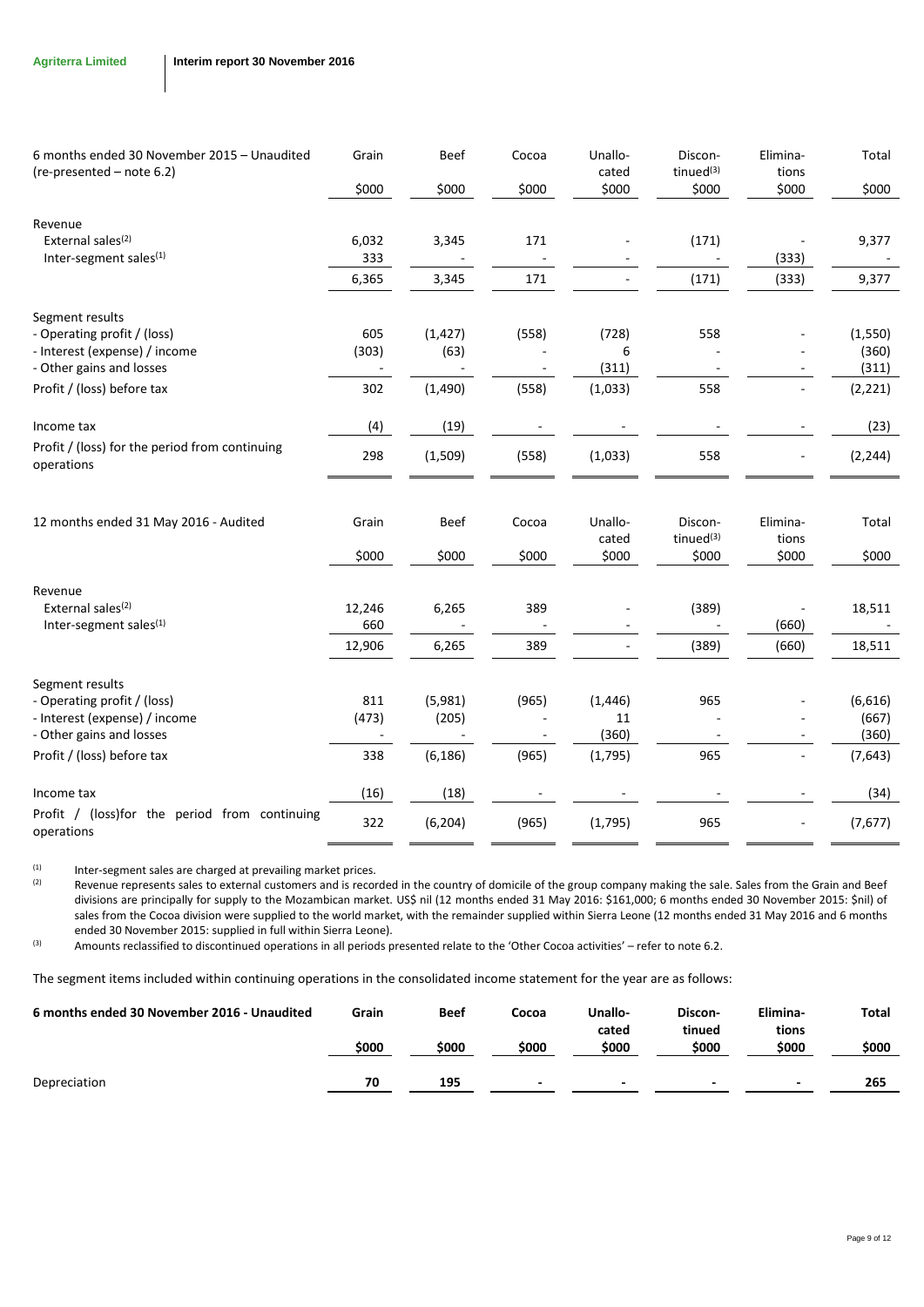| 6 months ended 30 November 2015 - Unaudited<br>$(re-presented - note 6.2)$ | Grain | <b>Beef</b> | Cocoa | Unallo-<br>cated | Discon-<br>tinued | Elimina-<br>tions | Total |
|----------------------------------------------------------------------------|-------|-------------|-------|------------------|-------------------|-------------------|-------|
|                                                                            | \$000 | \$000       | \$000 | \$000            | \$000             | \$000             | \$000 |
| Depreciation                                                               | 128   | 491         | 229   | 23               | (229)             |                   | 642   |
| 12 months ended 31 May 2016 - Audited                                      | Grain | <b>Beef</b> | Cocoa | Unallo-<br>cated | Discon-<br>tinued | Elimina-<br>tions | Total |
|                                                                            | \$000 | \$000       | \$000 | \$000            | \$000             | \$000             | \$000 |
| Depreciation                                                               | 239   | 889         | 391   | 32               | (391)             |                   | 1,160 |
| Impairment of assets                                                       |       | 3,069       |       |                  |                   |                   | 3,069 |

## <span id="page-9-0"></span>**4. OTHER GAINS AND LOSSES**

<span id="page-9-1"></span>

|                                              | 6 months         | 6 months  | 12 months |
|----------------------------------------------|------------------|-----------|-----------|
|                                              | ended 30         | ended 30  | ended 31  |
|                                              | November         | November  | May       |
|                                              | 2016             | 2015      | 2016      |
|                                              | <b>Unaudited</b> | Unaudited | Audited   |
|                                              | \$000            | \$000     | \$000     |
| Decrease in fair value of quoted investments | 16               | 311       | 360       |
| 5.<br><b>FINANCE COSTS</b>                   |                  |           |           |
|                                              | 6 months         | 6 months  | 12 months |
|                                              | ended 30         | ended 30  | ended 31  |
|                                              | November         | November  | May       |
|                                              | 2016             | 2015      | 2016      |
|                                              | <b>Unaudited</b> | Unaudited | Audited   |
|                                              | \$000            | \$000     | \$000     |
| Interest expense:                            |                  |           |           |
| <b>Bank borrowings</b>                       | 548              | 366       | 678       |

### <span id="page-9-2"></span>**6. DISCONTINUED OPERATIONS**

The profit after tax arising on discontinued operations during the period is analysed by business operation as follows:

|                                                            | 6 months         | 6 months      | 12 months |
|------------------------------------------------------------|------------------|---------------|-----------|
|                                                            | ended 30         | ended 30      | ended 31  |
|                                                            | <b>November</b>  | November      | May       |
|                                                            | 2016             | 2015          | 2016      |
|                                                            | <b>Unaudited</b> | Unaudited     | Audited   |
|                                                            |                  | (re-presented |           |
|                                                            |                  | $-$ note 6.2) |           |
|                                                            | \$000            | \$000         | \$000     |
| Oil and gas activities                                     |                  |               | 187       |
| Other Cocoa activities                                     | (20)             | (558)         | (965)     |
| Net loss after tax attributable to discontinued operations | (20)             | (558)         | (778)     |

(1) The corresponding amounts for 'Other Cocoa activities' for the 6 months ended 30 November 2015 were previously reported within continuing operations for the period then ended. For the reasons described in note [6.2,](#page-10-0) these activities are were classified as discontinued operations in the year ended 31 May 2016 and continue to be classified as such in the 6 month period ended 30 November 2016. As required by IFRS 5, '*Non-current Assets Held for Sale and Discontinued Operations'*, the comparative amounts have been reclassified.

## **6.1. Oil and gas**

On 6 January 2009, the Shareholders approved the adoption of the investing strategy to acquire or invest in businesses or projects operating in the agricultural and associated civil engineering industries in Southern Africa. At the same time the Group suspended all exploration activities and reduced expenditure to the minimum required in order to retain exploration licenses and extract potential value for Shareholders. Consequently the oil and gas activities were reclassified as a discontinued operation.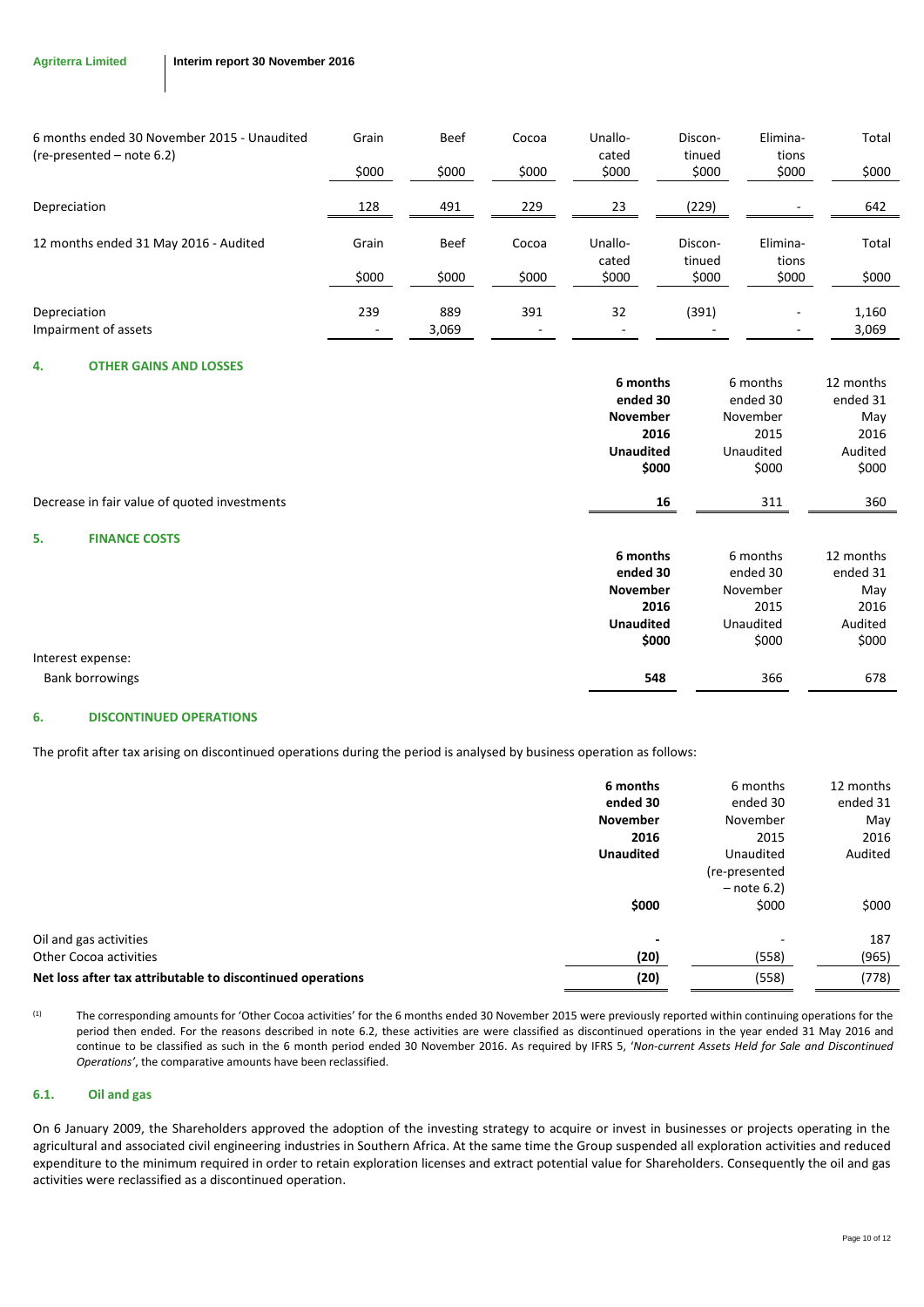In the financial year ended 31 May 2013 the Group completed the disposal of its oil and gas interests in Ethiopia. The gain on disposal was taxed in full in Ethiopia in that year, without taking into consideration certain tax deductible expenditure incurred by the Group. In the year ended 31 May 2016, the Group was successful in recovering \$187,000 as full and final settlement of amounts due to the Group from overpaid tax arising on the aforementioned gain on disposal. No amounts were recorded in respect of the discontinued Oil and gas operations in the current period.

## <span id="page-10-0"></span>**6.2. Other Cocoa activities**

From 1 September 2014 and following the cessation of all cocoa trading related activities, the Cocoa division focussed its efforts on maintaining the cocoa plantation assets, while undertaking revenue generating logistics activities, principally providing assistance in the Ebola relief efforts (collectively the 'Other cocoa activities'). Due to the significant efforts undertaken to control the Ebola epidemic by international aid and health organisations, Sierra Leone was declared Ebola free initially in November 2015 and subsequently in March 2016. Consequently, the logistics activities which were being undertaken to provide cash support for the Cocoa division reduced in scale such that the available income from these activities no longer substantially covered the costs of the Cocoa division.

While the Group has successfully established and maintained the necessary infrastructure from which a large scale commercial cocoa plantation and trading business can be developed in Sierra Leone, the next stage in the development of these assets requires significant capital investment. Given the impact of Ebola on the West African region as a whole and the lack of investment appetite from traditional finance sources, the Board formed the view, after due investigations and careful consideration that the Group would be unlikely to be able to raise the finance to continue with the development of the cocoa plantation in the foreseeable future. In this context, the Board therefore believed that it was in the best interests of the Group to sell the Cocoa division to bolster the Group's cash reserves and to enable the Cocoa division to access other finance sources, such as dedicated development and sustainability funds.

The Other Cocoa activities represented a business segment of the Group and accordingly the results of the Other Cocoa activities are presented as discontinued operations within the consolidated income statement. Comparative amounts have been represented as required by IFRS 5. Cash flows pertaining to the Other Cocoa activities are presented in the consolidated cash flow statement along with all cash flows relating to discontinued operations.

On 5 October 2016, the Group completed the sale of the Cocoa division in a Management Buy-Out transaction (the 'MBO') for cash consideration of \$750,000 (the 'Consideration'). Under the terms of the MBO, the Group disposed of its interests in Baranca Tide Limited and West Africa Cocoa Services Limited (the intermediate holdings companies which hold the assets comprising the Group's cocoa business in Sierra Leone, the 'Target Companies') with immediate effect; payment of the Consideration was deferred for a period of 65 business days from completion of the MBO (i.e. until 9 January 2017); in the event that the Consideration was not paid on the due date, the ownership of the Target Companies would revert immediately to the Group. Due to factors outside of their control, the MBO team was unable to secure the finance required to complete the MBO and accordingly the transaction has not completed subsequent to the period end. Ownership in the Target Companies has reverted to the Group. The Group is now working towards achieving maximum shareholder value from the Cocoa division and will consider all avenues to achieve this, including (without limitation) disposal and further development.

The net assets of the Cocoa division, all of which related to the Other cocoa activities, are classified as held for sale as at 30 November 2016 and 31 May 2016.

## <span id="page-10-1"></span>**7. BORROWINGS**

|                              | 30 November<br>2016<br><b>Unaudited</b><br>\$000 | 30 November<br>2015<br>Unaudited<br>\$000 | 31 May<br>2016<br>Audited<br>\$000 |
|------------------------------|--------------------------------------------------|-------------------------------------------|------------------------------------|
| Non-current                  |                                                  |                                           |                                    |
| <b>Bank loans</b>            | 798                                              | 1,091                                     | 1,105                              |
| Current<br><b>Bank loans</b> | 210                                              | -                                         | 137                                |
| Bank overdraft               | 3,544                                            | 4,086                                     | 1,675                              |
| Other                        | $\overline{\phantom{a}}$                         | 142                                       | $\overline{\phantom{a}}$           |
|                              | 3,754                                            | 4,228                                     | 1,812                              |
|                              | 4,552                                            | 5,319                                     | 2,917                              |